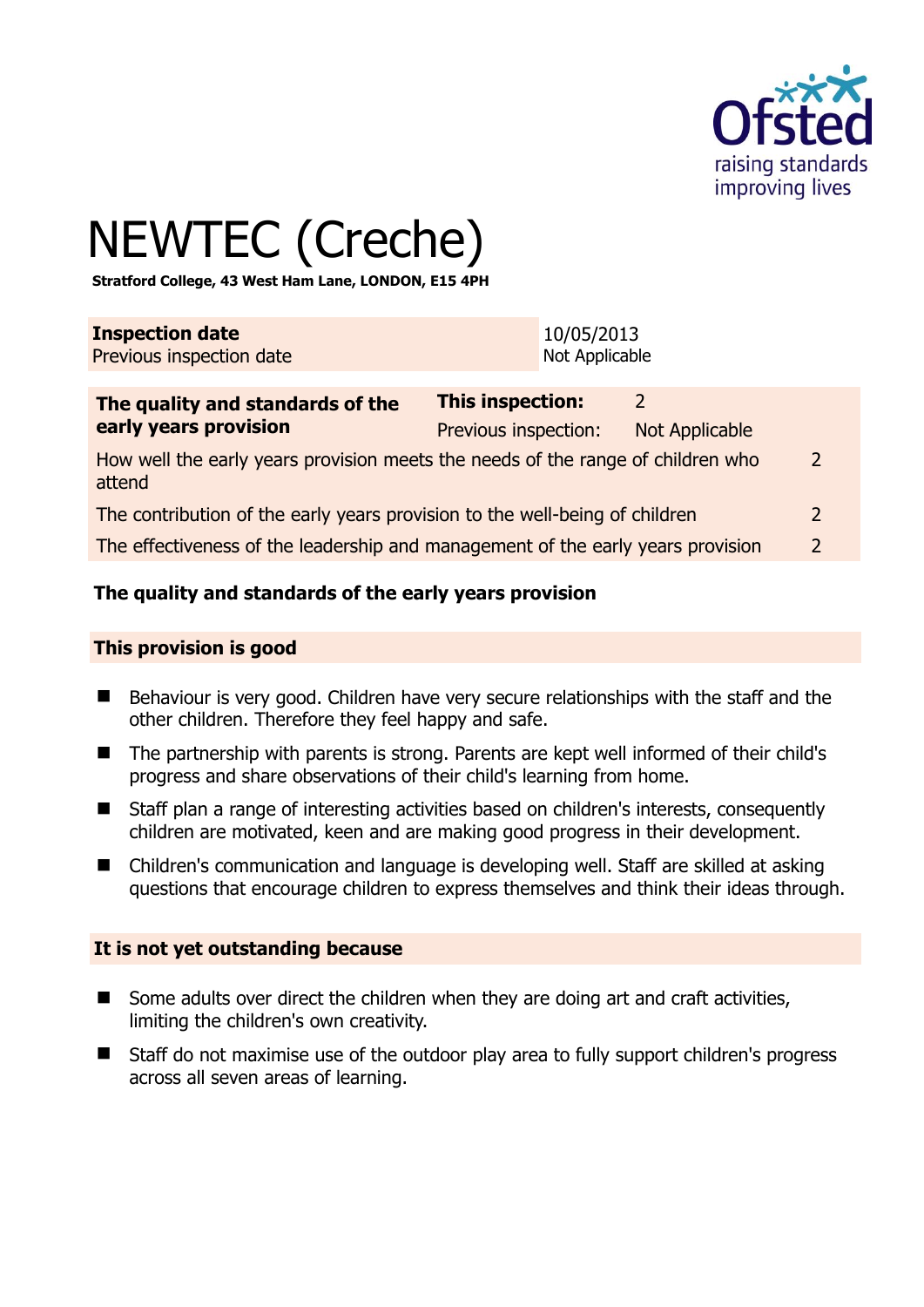# **Information about this inspection**

Inspections of registered early years provision are:

- $\bullet$  scheduled at least once in every inspection cycle the current cycle ends on 31 July 2016
- scheduled more frequently where Ofsted identifies a need to do so, for example where provision was previously judged inadequate
- **•** brought forward in the inspection cycle where Ofsted has received information that suggests the provision may not be meeting the legal requirements of the Early Years Foundation Stage or where assessment of the provision identifies a need for early inspection
- **•** prioritised where we have received information that the provision is not meeting the requirements of the Early Years Foundation Stage and which suggests children may not be safe
- scheduled at the completion of an investigation into failure to comply with the requirements of the Early Years Foundation Stage.

The provision is also registered on the compulsory part of the Childcare Register. This report includes a judgment about compliance with the requirements of that register.

# **Inspection activities**

of other documentation.

- $\blacksquare$  The inspector observed activities in all the playrooms and in the garden area.
- $\blacksquare$ The inspector spoke with the practitioners working in the nursery and recorded observations of their interactions with children.

■ evidence of suitability of practitioners working within the setting, alongside a range The inspector looked at children's assessment records, planning documentation,

- The inspector spoke to children throughout the inspection.
- $\blacksquare$ The inspector invited the manager to carry out a joint observation and had meetings with the manager where they reviewed documentation.

**Inspector**  Marilyn Peacock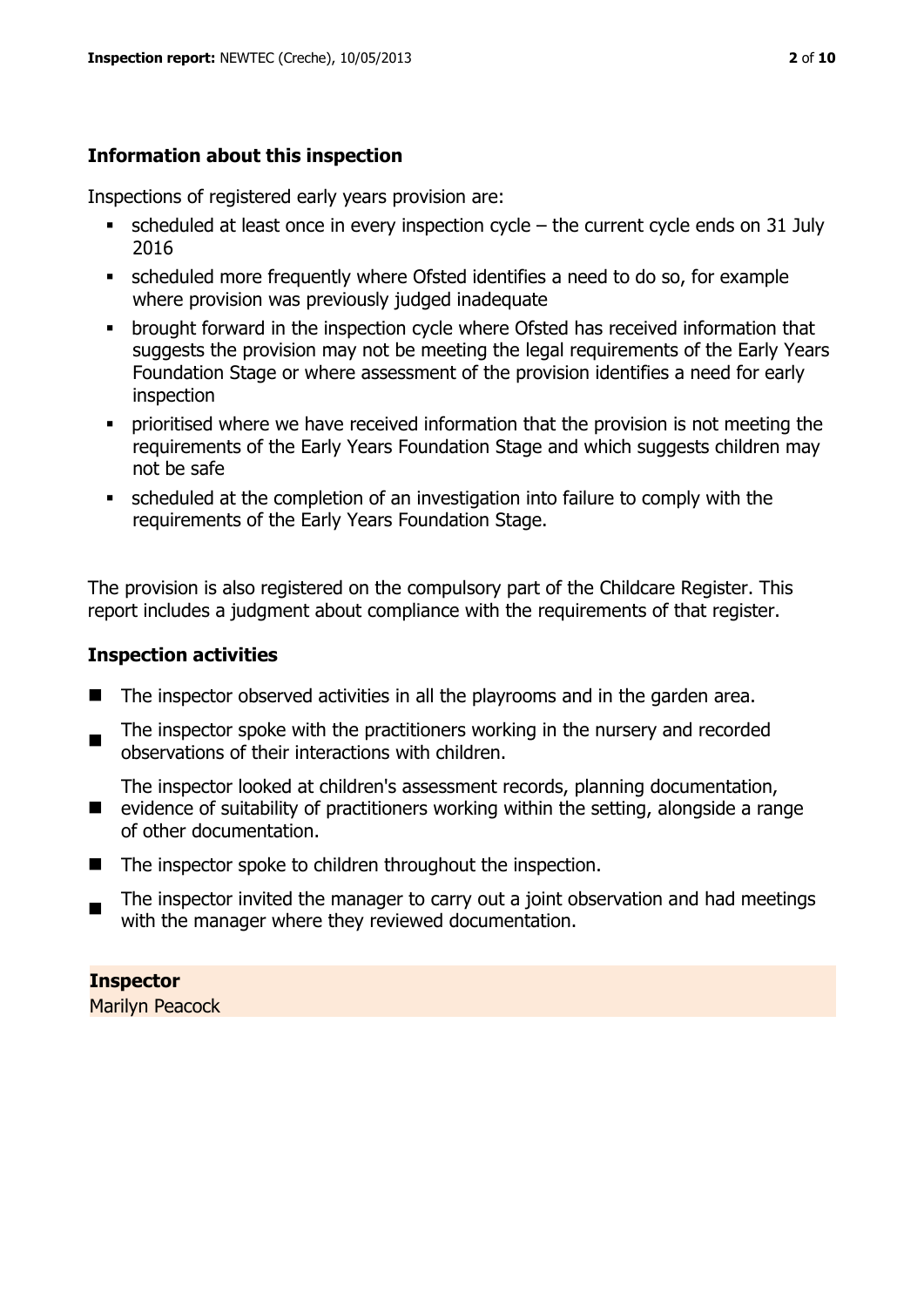#### **Full Report**

#### **Information about the setting**

NEWTEC (Creche) registered in 2012. It is operated by the Newham Training and Education Centre, part of East London Childcare Institute. It operates from purpose-built premises, situated in Stratford, within the London Borough of Newham. The children have the use of three play areas. In addition, they have use of associated facilities and shared access to an outdoor play area located in the organisation's nursery situated within the same building. The setting provides both full-time and part-time sessions each weekday from 8.30am to 6pm, term-time only, for parents attending adult educational classes within the centre or other educational venues within the borough. There are currently 29 children on roll in the early years age group. The setting is registered on the Early Years Register, and the compulsory part of the Childcare Register. The setting employs seven members of staff, including the manager. Of, these, all but one hold appropriate early years qualifications. The setting does not receive funding for the provision of free early years education.

## **What the setting needs to do to improve further**

#### **To further improve the quality of the early years provision the provider should:**

- $\blacksquare$  give children time to express themselves imaginatively and creatively when using media and materials
- $\blacksquare$  take steps to improve the outdoor play area to provide rich learning opportunities across all seven areas of learning and to encourage children to become active learners.

#### **Inspection judgements**

#### **How well the early years provision meets the needs of the range of children who attend**

Staff have a good understanding of the seven areas of learning and how children learn. The systems they use for observation, assessment are effective in providing the staff with a realistic picture of children's learning so far. They then use this information to plan successfully to support children's progress on their individual learning journeys as they play. The staff are enthusiastic and use good teaching techniques to engage children in the activities. The children are interested and motivated to take part, as they enjoy their time at the nursery and eagerly participate in activities built around their interests. All the staff know the children well and are able to provide them with individualised support as they play. The staff take time to listen to the children and value what they say.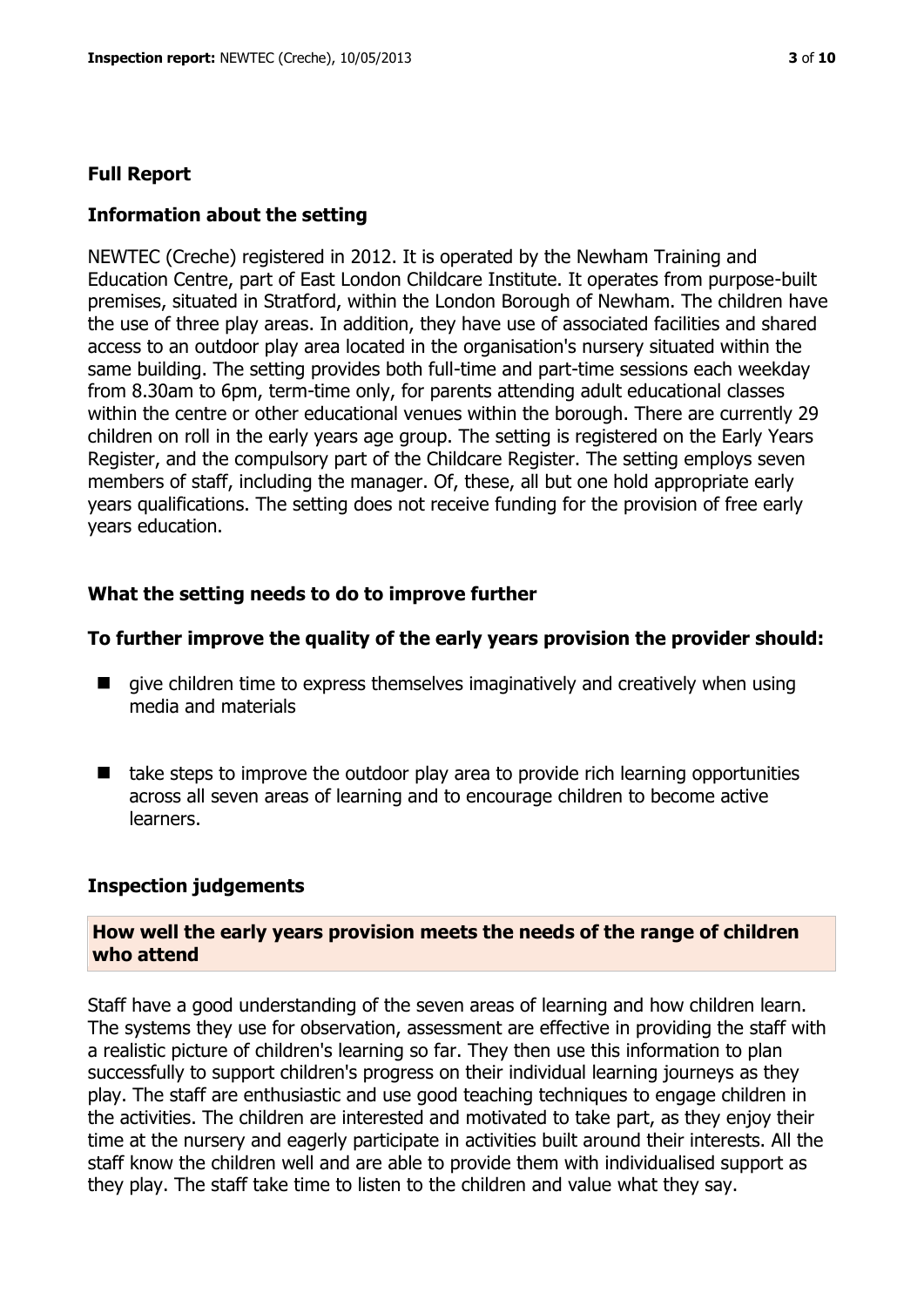Consequently, the children's communication skills are developing well. Older children chat happily as they play and ask staff questions. Well-organised circle time gives the children the opportunity to share news and listen to their friends. Children enjoy greeting their friends by name in the morning. Staff help them to understand the sounds the first letters in their name make as they are individually welcomed as part of the welcome song.

Children are starting to recognise their written names and those of their friends as they self register in the morning, finding their name card from those displayed on the wall. Their art work is attractively put on display all around the room with their own annotated descriptions of their work included. However, staff over direct the youngest children engaging in art and craft in order to produce a recognisable end product. This has an impact on the children's opportunities to explore materials such as paint by themselves. The staff are skilled at helping children to explore their feeling using puppets and books. Children know they are valued and that the staff are interested in them as individuals. Therefore they are developing self-worth and self-esteem. Children are accomplished at counting and recognising familiar numbers in the environment. They count all the green bears in the water tray and place them into the green tray without prompting. They thoroughly enjoy number songs and rhymes and are keen to show their expertise in simple addition and subtraction as they sing. The outside play space is used by the staff to help children's understanding of nature. Children and staff explore under plant pots and bushes to find worms and caterpillars. The children use magnifying glasses to help them see them better. Children act out imaginative stories as they play outside, trying to find the dragon in hidden places and hiding in corners for their friends to find them.

Babies enjoy sensory play, exploring the variety of textures such as shiny paper, sponges and pumice stones in treasure baskets. They sit propped up, pulling items out of the baskets and handing them to their friends for them to explore. They giggle as the staff member rubs a sponge over their feet. They make marks in the sand tray and watch as the sand trickles through their fingers, showing interest in the different coloured objects in the sand. The staff member with them introduces them to the colours and encourages them to match them as they play. They introduce the children to number names as they play, counting up to five as the children watch with interest.

Parents play an active part in their children's learning and development. They share examples of their children's learning at home from the very start of the care arrangement to help provide a full picture of what children can do. They are encouraged to come in and look at their children's profile books and to talk to the key persons regularly. This helps them stay involved in their child's learning and development. The staff complete the required progress checks for children when they are aged between two and three years. This helps parents understand how their child is progressing and to find ways of working together with staff on areas that children may be finding more difficult.

#### **The contribution of the early years provision to the well-being of children**

The key person system is effective and helps children to form secure attachments with the staff who care for them. Children are confident, secure and happy. The youngest children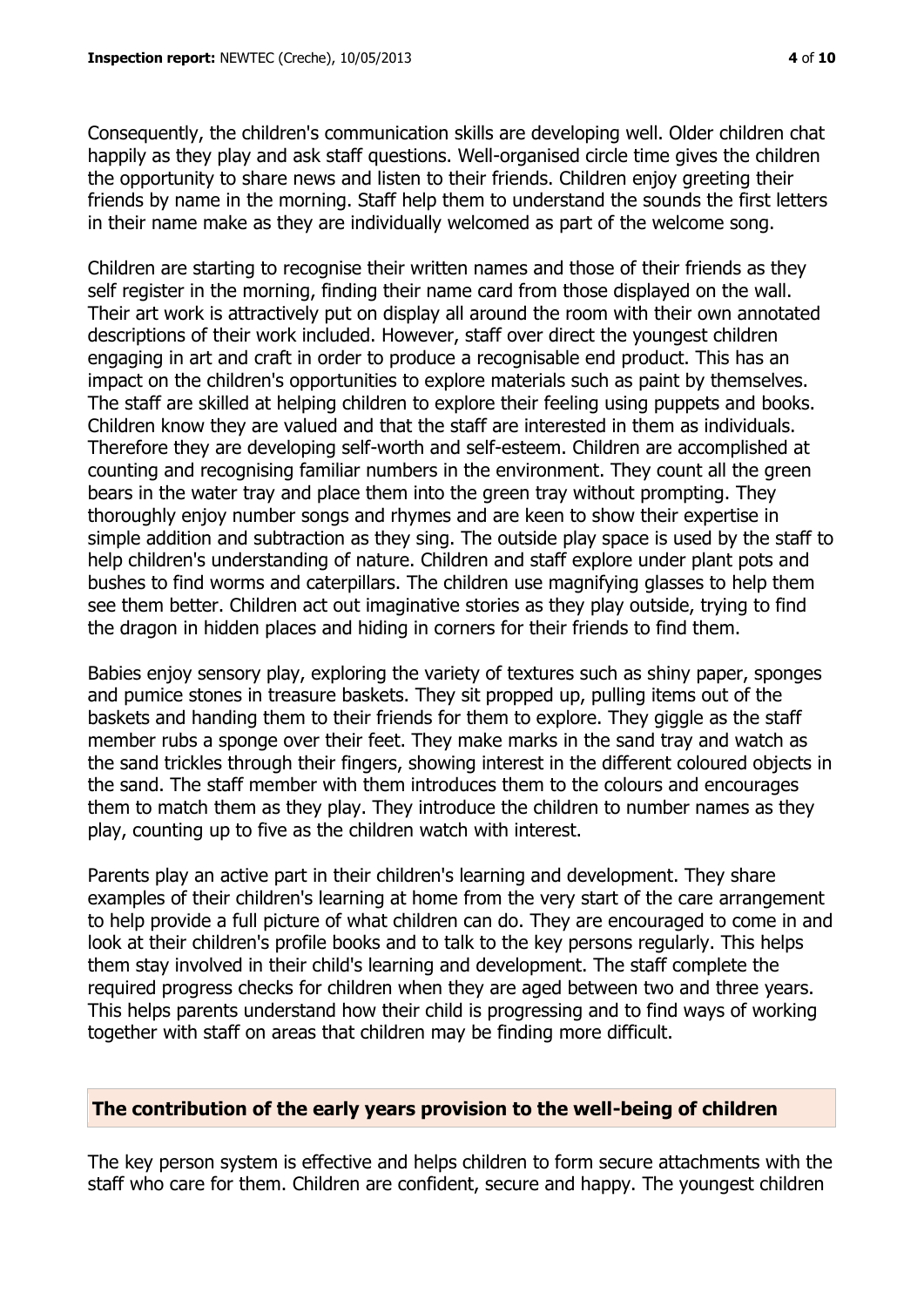are cared for in a cosy, comfortable environment where their key person oversees their care needs. All children have clean bedding each day and effective nappy changing practises are in place to promote good hygiene practices. Children eat healthy nutritious meals and snacks and at breakfast time they sit with the staff and help themselves to cereal and toast. Drinks are readily available throughout the day so that children don't get thirsty and children are seen asking their friends if they want a drink when they are serving themselves. This reflects the harmonious environment within the nursery. Older children can manage their own personal care needs well. Staff appropriately support young children through toilet training. They learn how to wash and dry their hands at appropriate times throughout the day and before and after meals. Consequently they are beginning to understand the importance of good personal hygiene to kill the germs and stay healthy.

The learning environment is child friendly and mostly enabling so that children are becoming active learners who are curious and creative. A wide range of resources is easily accessible stored in clearly labelled, transparent boxes, which encourages children to make choices in their play. However, the outside play space is less stimulating and not so enabling. This is because there are fewer choices of activities, focusing mainly on children's physical development with climbing frames, bicycles and sand play.

The nursery values children's different cultures and heritage. The staff team speak a number of the languages used by the children and so are able to support their settling in effectively by using language that children are familiar with. Staff put examples of the children's home languages clearly on display to help them support children's accusation of English as an additional language as they play. The staff also use picture cards to help children settle and make choices. Dolls, books, pictures and small world toys provide positive images of differences in society. Times of celebration are shared with food, activities, resources and clothing to help children's understanding of diversity.

Children's behaviour is very good. Children have strong friendships and play well together. The staff are excellent role models, using lots of effective praise and encouragement as children play. They take time to explain to children why they are praising them for example, 'good sharing', and 'that was very kind'. Children know the five golden behaviour rules of the nursery and are helped when things get a little difficult by staff who refer them back to the rules.

## **The effectiveness of the leadership and management of the early years provision**

All staff have clear understanding of safeguarding. Comprehensive risk assessments are in place which cover all aspects of the environment and help ensure children are able to play safely. All staff have a good understanding of child protection and the importance of reporting any concerns promptly so that appropriate action can be taken to protect children at risk. The staff work well as a team because they know each other's strengths and plan around these to maximise learning for the children. They are deployed effectively to make sure children are fully supported at all times. Designated staff have specific roles,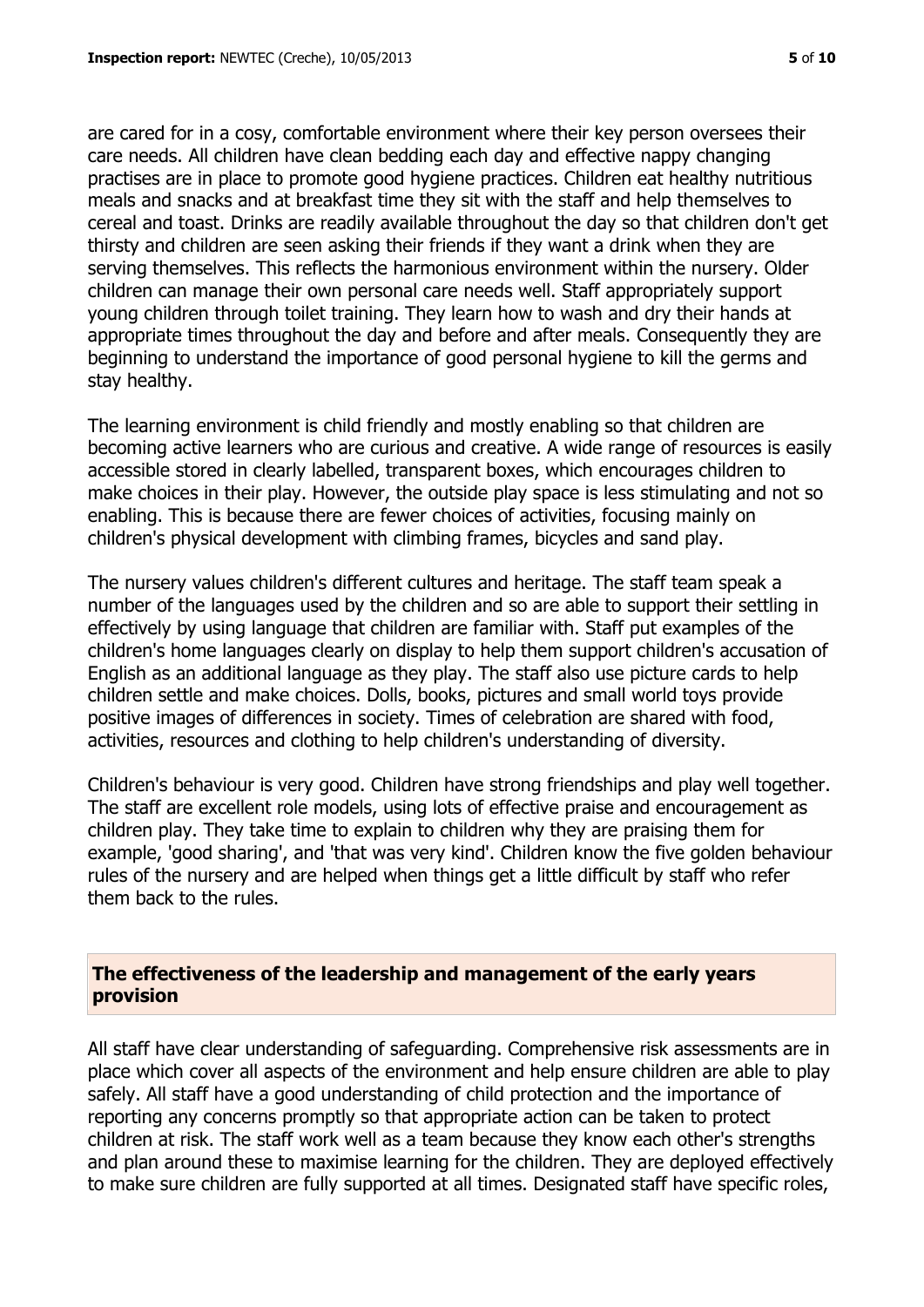such as the special educational needs worker because they are knowledgeable and experienced. Consequently, children get the help and support they need quickly to promote their inclusion and meet their needs.

The nursery management employs stringent recruitment and selection processes to ensure the suitability of staff. Regular team meetings, one to one supervisions and appraisals are held to make certain staff are fully aware of the polices and procedures of the nursery to safeguard children. The manager often works in the rooms with the staff and therefore she is able to monitor their interaction with the children. The manager also uses this time to identify the staff's strengths and any areas that they may require extra support with. Self-evaluation is realistic, and staff clearly identify actions to take to improve and build on current practice. This supports the nursery's drive for improvement in the quality of the provision and outcomes for children.

All the required paperwork is in place and completed to a high standard to meet the requirements of the Early Years Foundation Stage. For example, staff accurately record accidents and they ask parents to sign the record to show they have seen and agree them. All staff are first aid qualified, therefore they are able to administer first aid in an emergency situation to tend to the children's needs and protect their welfare. Therefore children's well being is supported effectively.

Parents are happy with the care and learning provided by the nursery. They are on site when their children are at the nursery, enabling them to check that their child is settled and content. The staff actively encourage parents to comment on the quality of the provision by completing questionnaires and attending parents' meetings. This enables them to purposefully contribute to the evaluation of the nursery. Staff provide regular verbal feedback and complete daily diaries to keep parents informed about their children's daily progress.

#### **The Childcare Register**

The requirements for the compulsory part of the Childcare Register are **Met**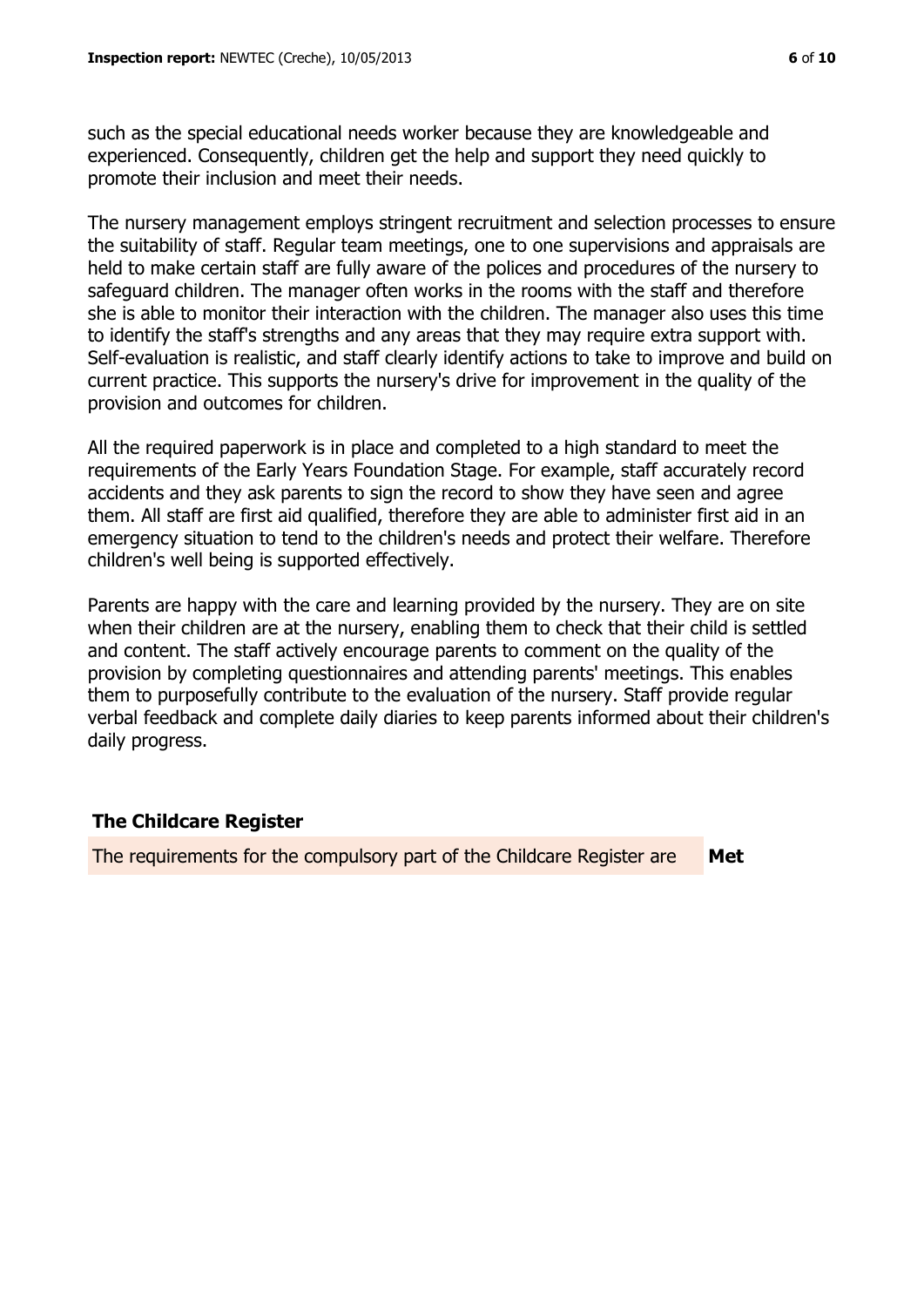# **What inspection judgements mean**

# **Registered early years provision**

| <b>Grade</b> | <b>Judgement</b> | <b>Description</b>                                                                                                                                                                                                                                                                                                                                                                 |
|--------------|------------------|------------------------------------------------------------------------------------------------------------------------------------------------------------------------------------------------------------------------------------------------------------------------------------------------------------------------------------------------------------------------------------|
| Grade 1      | Outstanding      | Outstanding provision is highly effective in meeting the needs<br>of all children exceptionally well. This ensures that children are<br>very well prepared for the next stage of their learning.                                                                                                                                                                                   |
| Grade 2      | Good             | Good provision is effective in delivering provision that meets<br>the needs of all children well. This ensures children are ready<br>for the next stage of their learning.                                                                                                                                                                                                         |
| Grade 3      | Satisfactory     | Satisfactory provision is performing less well than expectations<br>in one or more of the key areas. It requires improvement in<br>order to be good.                                                                                                                                                                                                                               |
| Grade 4      | Inadequate       | Provision that is inadequate requires significant improvement<br>and/or enforcement action. The provision is failing to give<br>children an acceptable standard of early years education and/or<br>is not meeting the safeguarding and welfare requirements of<br>the Early Years Foundation Stage. It will be inspected again<br>within 12 months of the date of this inspection. |
| Met          |                  | The provision has no children on roll. The inspection judgement<br>is that the provider continues to meet the requirements for<br>registration.                                                                                                                                                                                                                                    |
| Not met      |                  | The provision has no children on roll. The inspection judgement<br>is that the provider does not meet the requirements for<br>registration.                                                                                                                                                                                                                                        |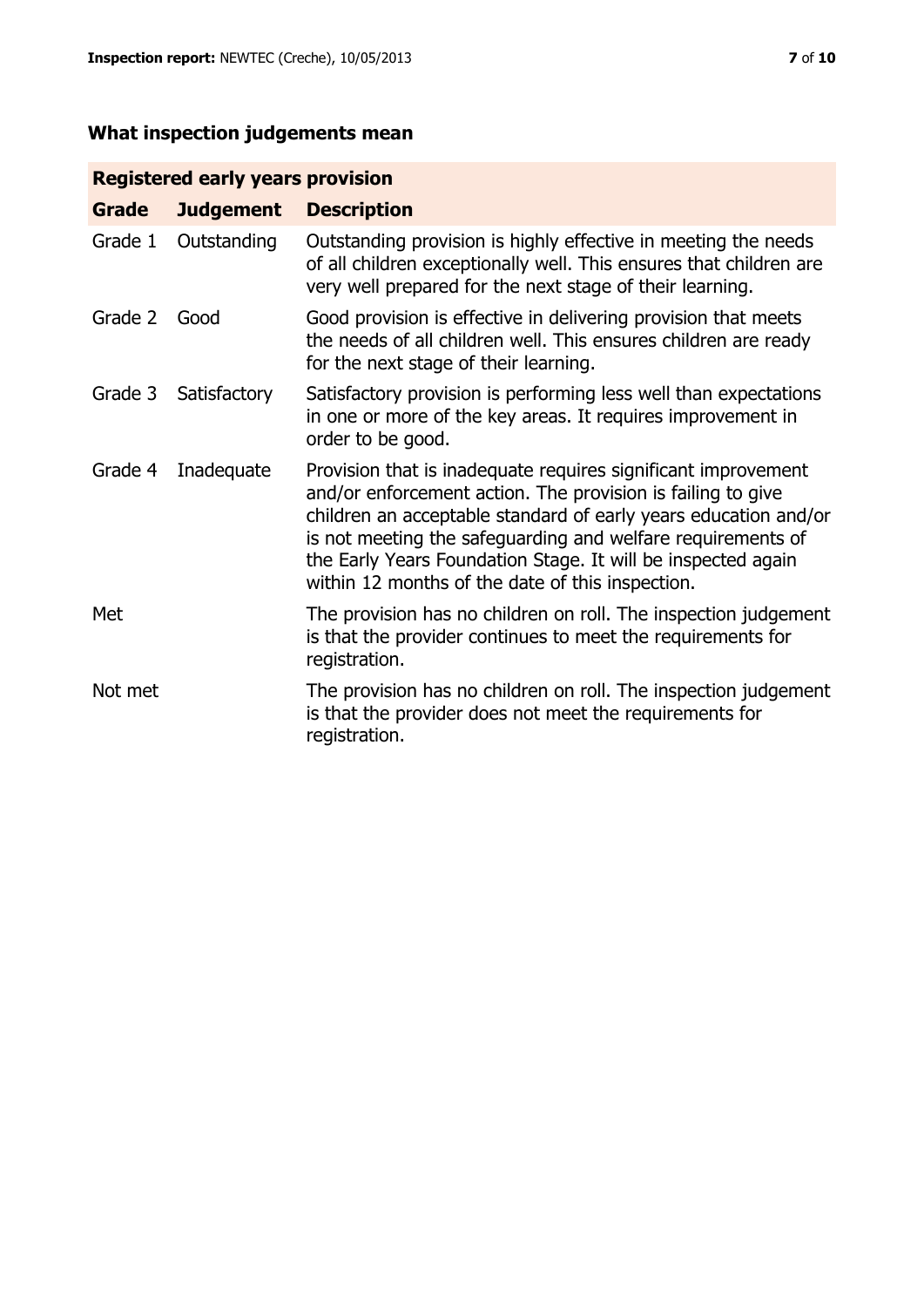# **Inspection**

This inspection was carried out by Ofsted under sections 49 and 50 of the Childcare Act 2006 on the quality and standards of provision that is registered on the Early Years Register. The registered person must ensure that this provision complies with the statutory framework for children's learning, development and care, known as the Early Years Foundation Stage.

# **Setting details**

| Unique reference number            | EY454069                           |
|------------------------------------|------------------------------------|
| <b>Local authority</b>             | <b>Newham</b>                      |
| <b>Inspection number</b>           | 892008                             |
| <b>Type of provision</b>           | Full-time provision                |
| <b>Registration category</b>       | Childcare - Non-Domestic           |
| Age range of children              | $0 - 8$                            |
| <b>Total number of places</b>      | 20                                 |
| Number of children on roll         | 29                                 |
| <b>Name of provider</b>            | Newham Training & Education Centre |
| <b>Date of previous inspection</b> | not applicable                     |
| <b>Telephone number</b>            | 0208 5195843                       |

Any complaints about the inspection or the report should be made following the procedures set out in the guidance *'Complaints procedure: raising concerns and making complaints* about Ofsted', which is available from Ofsted's website: www.ofsted.gov.uk. If you would like Ofsted to send you a copy of the guidance, please telephone 0300 123 4234, or email enquiries@ofsted.gov.uk.

# **Type of provision**

For the purposes of this inspection the following definitions apply:

Full-time provision is that which operates for more than three hours. These are usually known as nurseries, nursery schools and pre-schools and must deliver the Early Years Foundation Stage. They are registered on the Early Years Register and pay the higher fee for registration.

Sessional provision operates for more than two hours but does not exceed three hours in any one day. These are usually known as pre-schools, kindergartens or nursery schools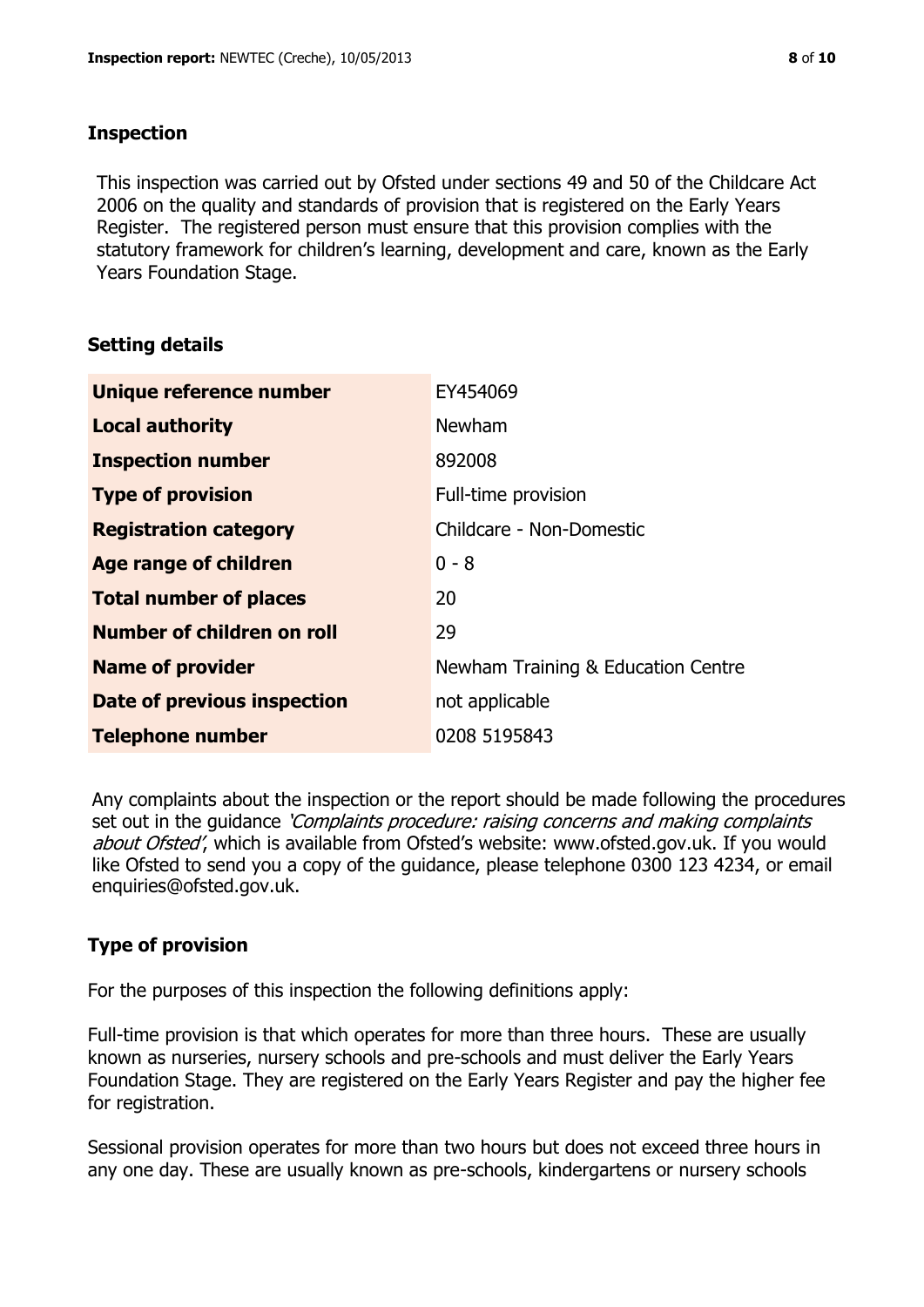and must deliver the Early Years Foundation Stage. They are registered on the Early Years Register and pay the lower fee for registration.

Childminders care for one or more children where individual children attend for a period of more than two hours in any one day. They operate from domestic premises, which are usually the childminder's own home. They are registered on the Early Years Register and must deliver the Early Years Foundation Stage.

Out of school provision may be sessional or full-time provision and is delivered before or after school and/or in the summer holidays. They are registered on the Early Years Register and must deliver the Early Years Foundation Stage. Where children receive their Early Years Foundation Stage in school these providers do not have to deliver the learning and development requirements in full but should complement the experiences children receive in school.